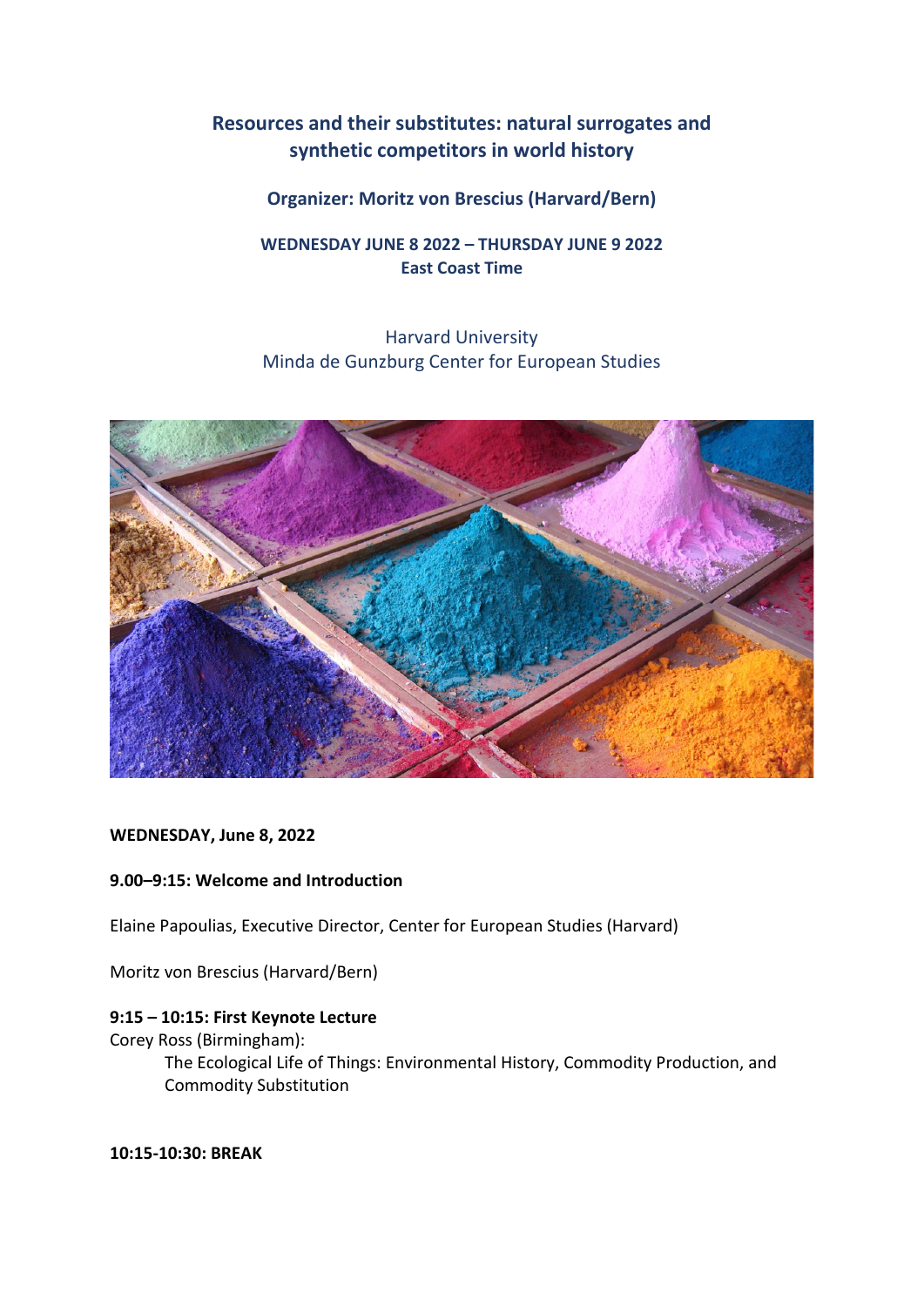## **10:30–12:00: Panel I: Ivory, its Uses and Substitutes**

Robert Friedel (Maryland): Rescuing Elephants: Ivory, Scarcity, and Material Choice John McNeill (Washington): East African Ivory and Yankee Ingenuity, ca. 1820-1930 Commentary: Jessica Wang (University of British Columbia)

# **12:00**–**1.30: BREAK**

# **1:30–3:00: Panel II: Medicinal Resources and Substitutes**

Anna Winterbottom (McGill): Substitution, Confusion, and the Origins of Aloe vera

Harold J. Cook (Brown), *Quid pro quo*: Substitutions among Medicines or Bodies?

Commentary: Mary Lindemann (Miami)

# **3:30–5:15: Panel III: Asian Commodities**

Jessica Ratcliff (Cornell): East India Company Natural History Collections

Prakash Kumar (Pennsylvania State University): Global Indigo Texts

Commentary: Ghulam Nadri (Georgia State)

#### **\*\*\***

## **THURSDAY, June 9, 2022**

## **9:00–10:00: Second Keynote Lecture**

Edward Melillo (Amherst): When Silver Bullets Miss their Marks: Reflections on the Promises and Failures of the Synthetic Age

## **10:15–11:45: Panel IV: The science of polymers: rubber and synthetic fabrics**

Moritz von Brescius (Harvard): Entering the Rubber World: Perceptions, Industrial Uses and the long Quest for Substitutes

Erin Freedman (Harvard), Polymer Science and the Birth of Synthetic Fibers

Commentary: Erika Rappaport (Santa Barbara)